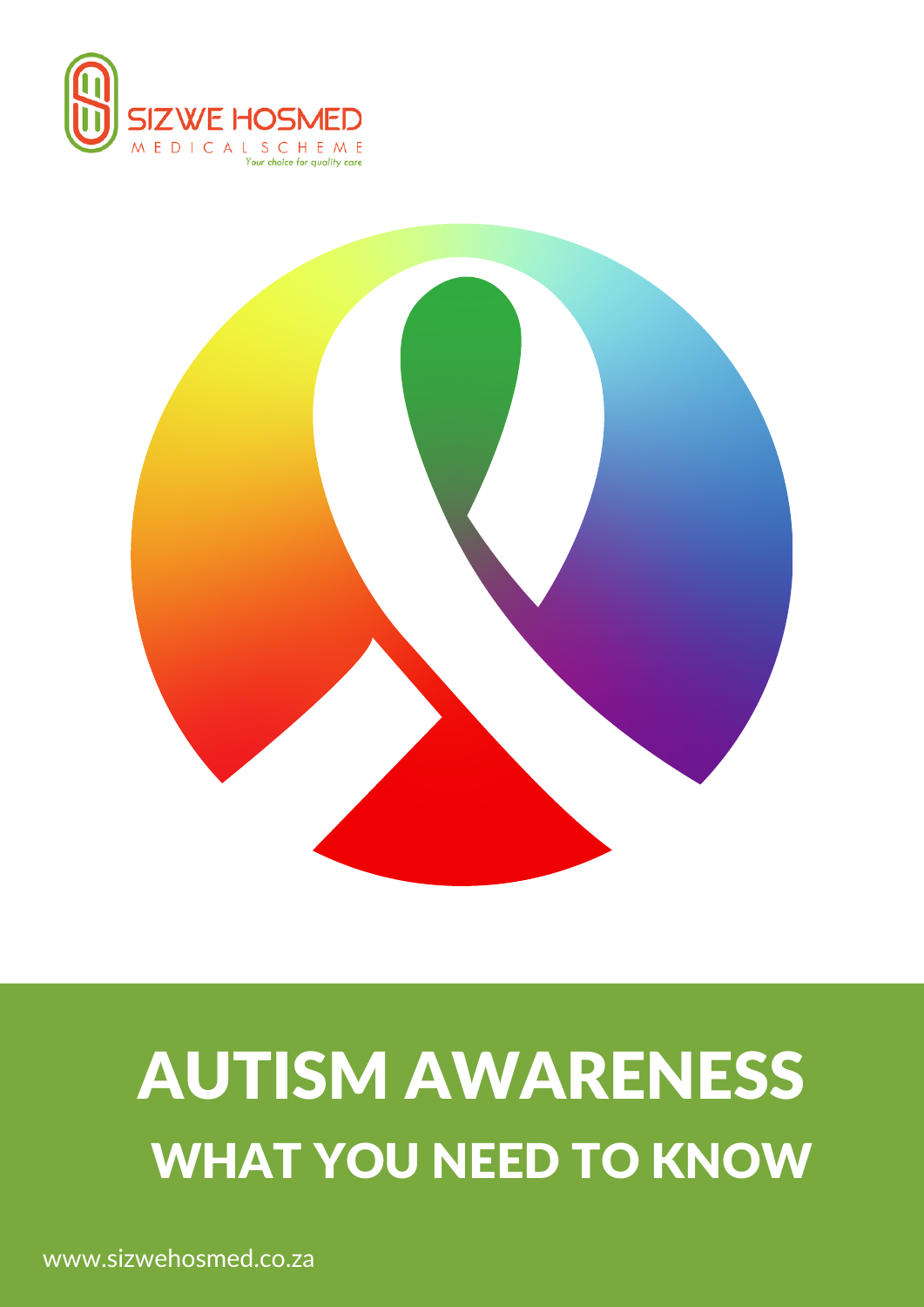

# Dear Member

With April being World Autism Awareness Month, it is essential for us to highlight the plight of families with autistic children, and how autism spectrum disorder can be managed.

Autism Spectrum Disorder (ASD) is a complex developmental condition involving persistent challenges with social communication and, restricted interest. The range and severity of symptoms vary and these include difficulty with communication, social interactions, as well as obsessive interest and repetitive behaviour.

## Prevalence in Autism Spectrum Disorder (ASD)

Across Centres for Disease Control and Prevention (CDC), an average of one child in every 44 (2.3%) eight-year-old children was estimated to have ASD in 2018, affecting more boys at 4.2% than girls at 3.7%. This disorder occurs across racial and ethnic groups. These three levels are based on level of support needed, social communications and restrictions.





ASD is a mental disorder, it is categorised as DSM-V- Asperger's Syndrome.

## Level 2:

Requiring substantial support, marked in verbal and non-verbal social communications skills.

# Level 3:

Severe, with pervasive developmental disorder, not otherwise specified.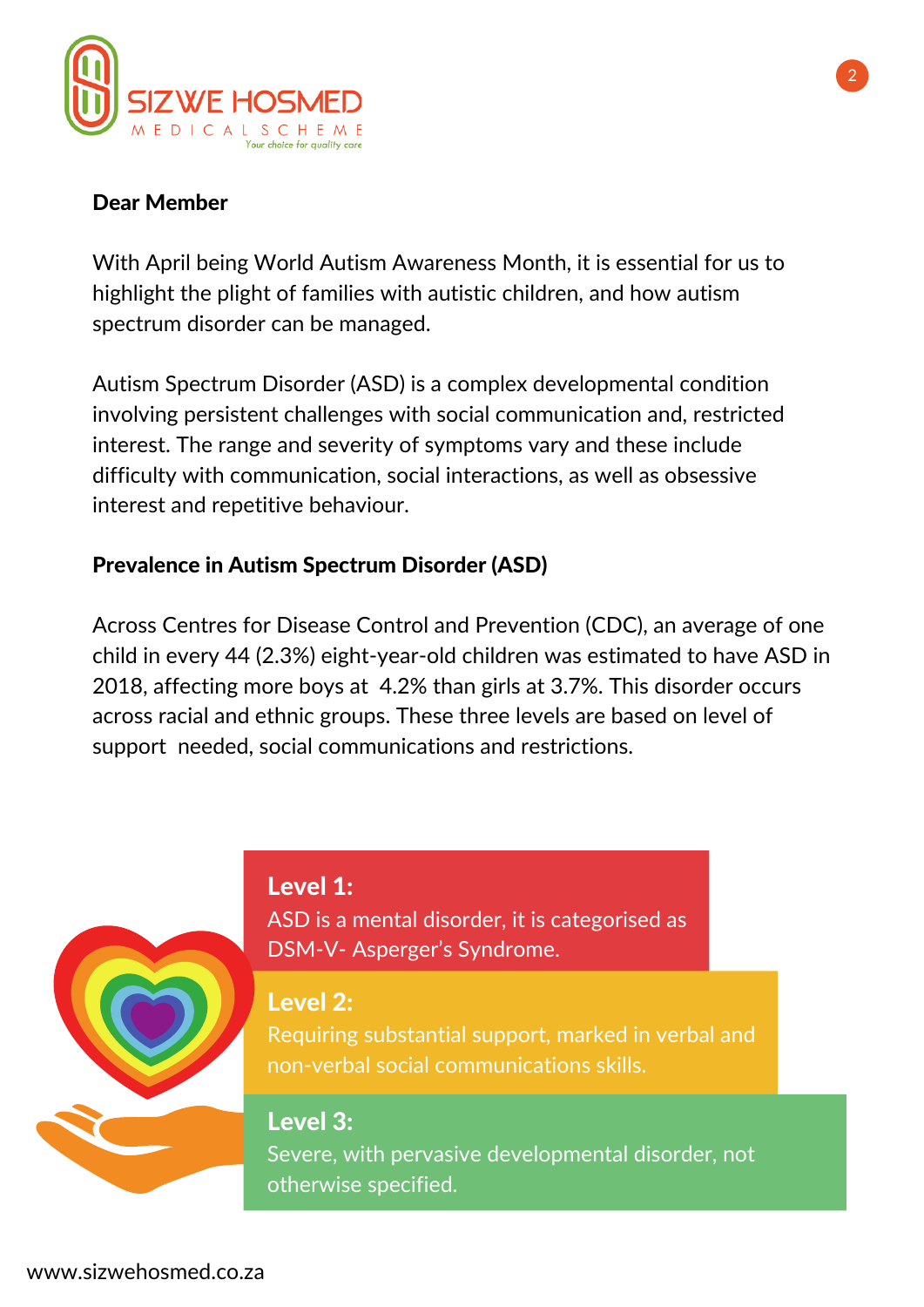

Treatment approach is multidisciplinary, involving the following specialists and therapists.

## Paediatric Neurodevelopmental Professional and Neurophysiologist

- They will be able to diagnose ASD as early as possible from the age of three months, especially when mom is breastfeeding and the child makes no eye contact.
- An EEG (a test that detects electrical activity in one's brain) will be done to rule out any other mental disorders and confirm ASD.

#### Audiologist and Speech therapist

- An Audiologist is needed to rule out an ear infection or anything that may affect hearing, which might result in poor communication.
- Most children present with poor verbal or non-verbal communication, therefore early intervention by a speech therapist will play a major role. Please note the speech therapist must be using the same language that is used at home, since this has great impact on language and speech development. If a child has delayed speech and is being exposed to many different languages this will worsen the condition.
- Remember that by age two, a child should be forming sentences. If they are not, please see a speech therapist.

#### Occupational therapist

- ASD is a neurological developmental disability with an estimated prevalence of 1-2%.
- The diversity of disability means that each person's individual experience of autism and need for support and services can vary widely.
- An occupational therapist will be needed for personal, self-care, i.e.; taking a bath, dressing himself or herself, feeding or eating by themselves.
- ASD affects fine and gross motor development.
- Help will be needed with anger management or behaviour and learning, and sensory processing development.

3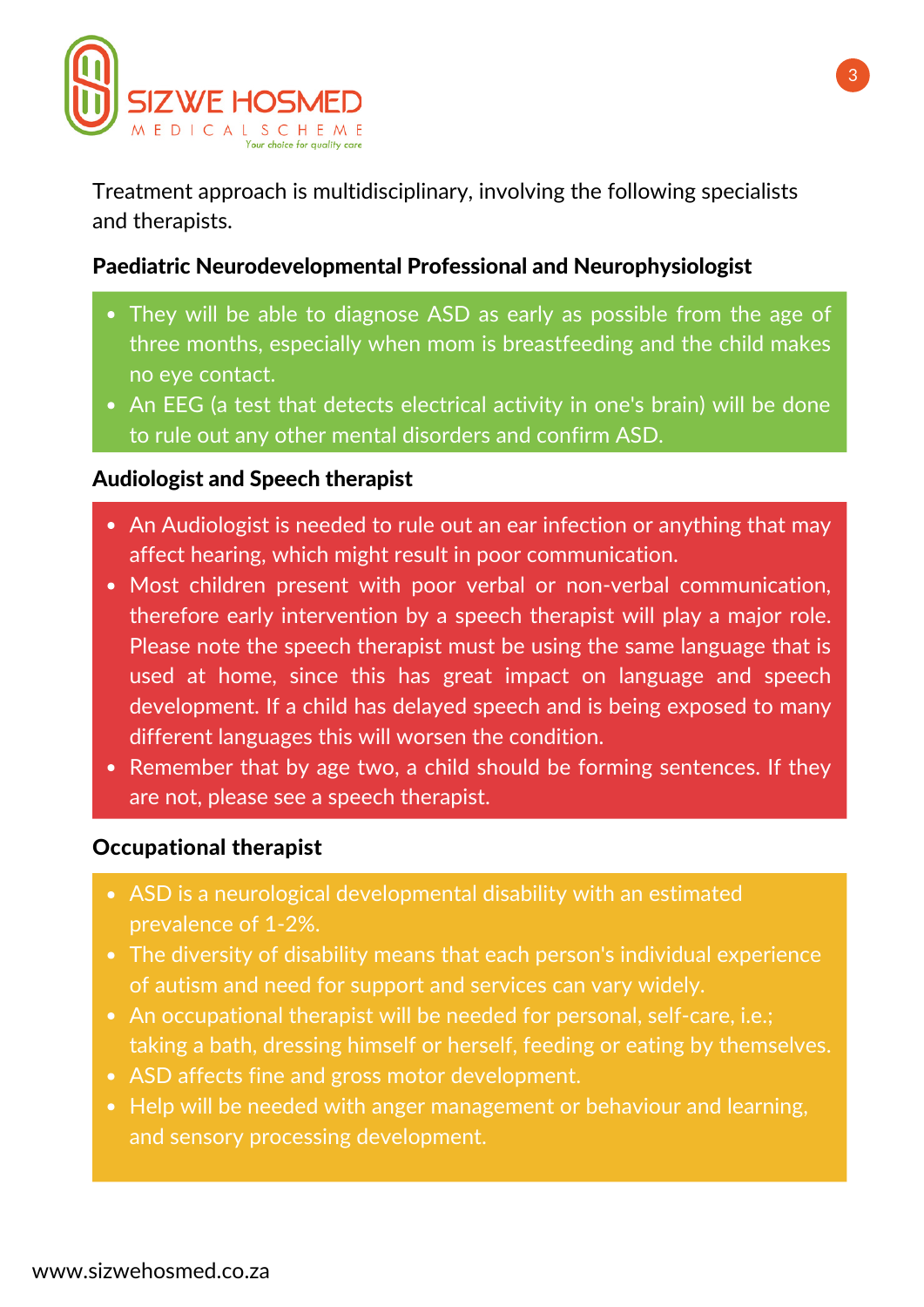

# ASD will need about 25 sessions in a year, which will include the following

- Inclusive of initial comprehensive assessment and in-depth interview
- Group sessions
- Home visit, school visit or home program sessions

## Psychologist

- Most parents find it difficult to accept diagnosis and don't know how to raise children with ASD, furthermore they don't know how to cope with their anger behaviour and tantrums. This can lead to either the father divorcing the mother or leaving the mother to raise the child alone.
- Communities don't understand ASD and assume the parent/s is/are failing to discipline his/her child. Some think it is witchcraft, and try to shame the child or mother. This leads to many parents becoming depressed and isolated, as they end up not taking the child to church, to the mall or to town, and instead lock the child inside the house.
- Siblings also suffer from not understanding their sister or brother who is autistic, who beats them, who breaks the TV or their toys. It becomes worse when they don't get enough attention from mom, but instead see her giving all the attention and love to the special needs child.
- Therefore, it is important and necessary for the whole family to have sessions with a Psychologist as soon as the child is diagnosed with ASD. This will assist them when coping in the future and prepare them mentally, emotionally as well as financially.
- The community needs to learn to be supportive of the affected parents. If they don't know about ASD, they should Google it or watch shows like Ezempilo/Zwamutakalo with Dr. Pru, where she educates us about Autism in African languages for better understanding.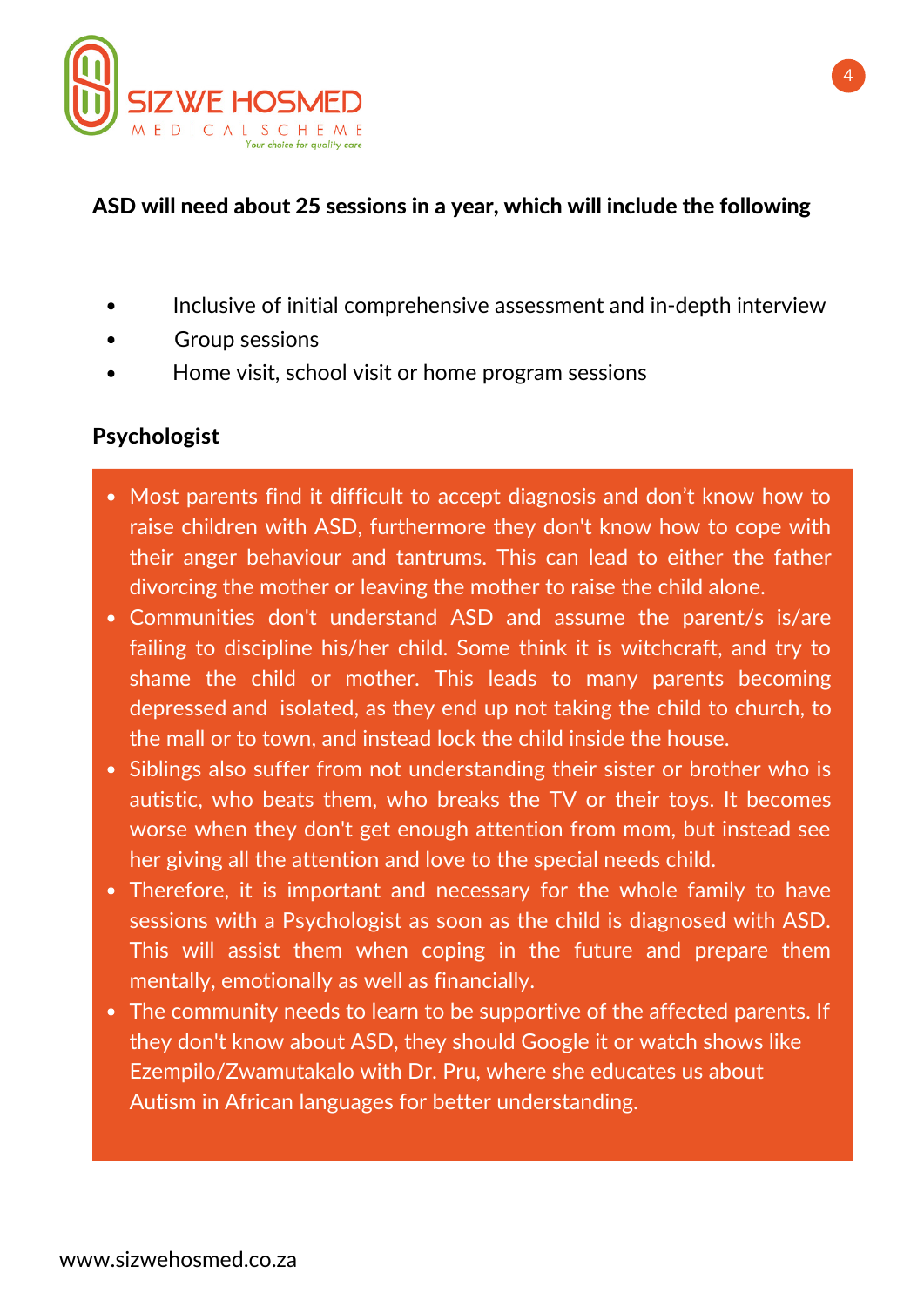

# **Dietitians**

Children living with ASD, have high or low sensory systems. They might be sensitive to certain foods eg. tasting something too sugary or salty which will irritate them. Therefore, a Dietitian will play a major role in selecting food that is suitable for your child.

## **Dentist**

- An ASD child has rights to access healthcare services, just like everyone else (Health care Act 27).
- As their behaviour may be aggressive or un-cooperative, not all dentists can deal with an ASD child, however, parents should consult a dentist who specialises in children with special needs. In an instance where the child needs to undergo tooth extraction in theatre, this will require an Anaesthesiologist.

## **School**

- It is currently difficult for parents who have an ASD child to get them to school due to the follow reasons;
- There is a limited number of schools in the country and are not easily accessible.
- Education can be expensive and with the high unemployment rate in SA, many children with ASD may not be attending school.